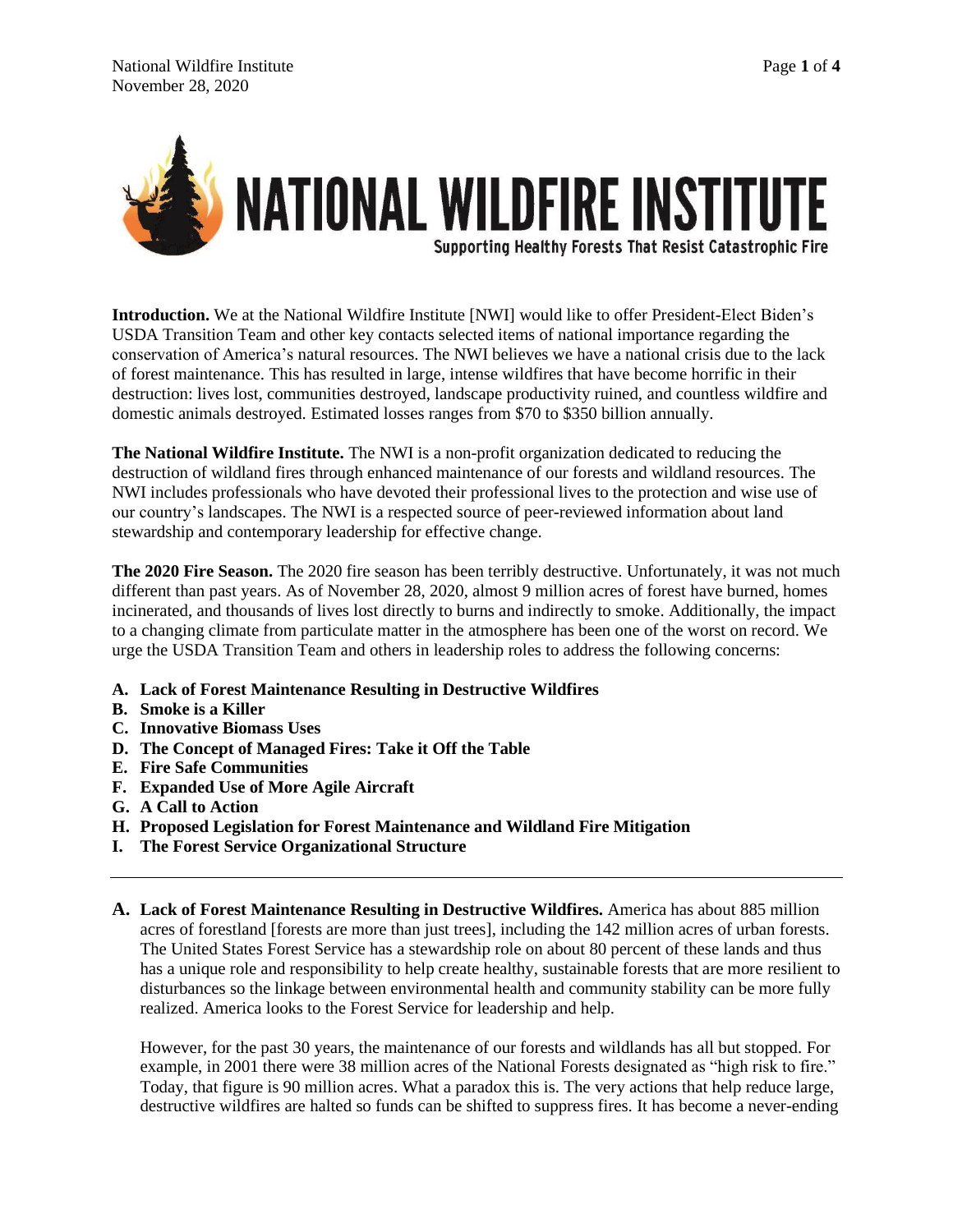cycle of unimaginable destruction. The 2020 fire season is still not over. When do we say, "Enough is enough" and begin to devote more of our time, energy and resources to *forest maintenance* as opposed to *fire suppression*?

Additional investments are key. In the mid-1990s, about 16 percent of the Forest Service budget went toward the fire effort. It is now about 60 percent. The need for additional resources to increase forest maintenance cannot be overstated. A funding gap has been created, and it's never been closed. It's a big number requiring an additional \$2.2 to \$3.5 billion annually for 5–7 years. However, as the impacts of forest and wildland maintenance materialize, less and less funding will be needed for fire suppression.

The increase may seem significant. But the amount is small when compared to what America's taxpayers lose each year in wildfire-related damages to infrastructure, public health, and natural resources -- \$70 to \$350 billion.

Let's be clear. Resources have been shifted away from forest maintenance for almost three decades. It's now time to pay the piper, or as the *Enterprise-Record* [Chico, CA] recently put it, "We'll [just] burn ... and all the firefighters in the world won't be able to save us."

**B. Smoke is a Killer.** Although it may not be as obvious as a raging inferno, smoke from wildfires is also a killer. People with asthma, heart or lung diseases, children, and older adults are the most likely to be affected. Frequent exposure to smoke for brief periods may also cause long-term health effects. Recent science-based information found that wildfire smoke affects children's DNA and distorts proteins needed for the immune-system.

According to atmospheric researchers, "The scope of the problem is immense: Over the next three decades, more than 300 counties in the West will see more severe smoke waves from wildfires, sometimes lasting weeks longer than in years past." The 2020 fire season dramatically illustrated this.

While America's population is expected to decline between 2000 and 2100, the mortality attributable to wildfire smoke is expected to triple -- from as much as 25,000 to about 75,000 deaths per year, far more than previously considered.

Too many extraordinary firefighters and ordinary citizens have perished – directly and indirectly - from wildfires and smoke. It did not have to happen. Lack of forest maintenance is the primary culprit. Now is the time to stand together and call for change.

**C. Innovative Biomass Uses.** Additional investments must include more innovative biomass uses. Biomass innovators have recently turned to solutions that offer opportunities for high-volume, highvalue markets for lower-quality wood [i.e., hazardous fuels]. For example, wood-based nanotechnology offers a revolutionary opportunity to create new jobs and strengthen America's forest-based economy. Applications include structural composite panels for construction, flexible electronic displays, and automotive parts.

It is estimated that these kinds of innovative uses of biomass could reduce future fire-suppression costs in the range of 12–15 percent [some say as high as 23 percent]. In terms of recent firesuppression expenditures, this represents an annual savings exceeding \$1 billion! These are funds that could be redirected for forest maintenance, which would in turn, help reduce the size and intensity of unwanted fires. Simply put, it makes good economic sense to aggressively invest in innovative biomass uses.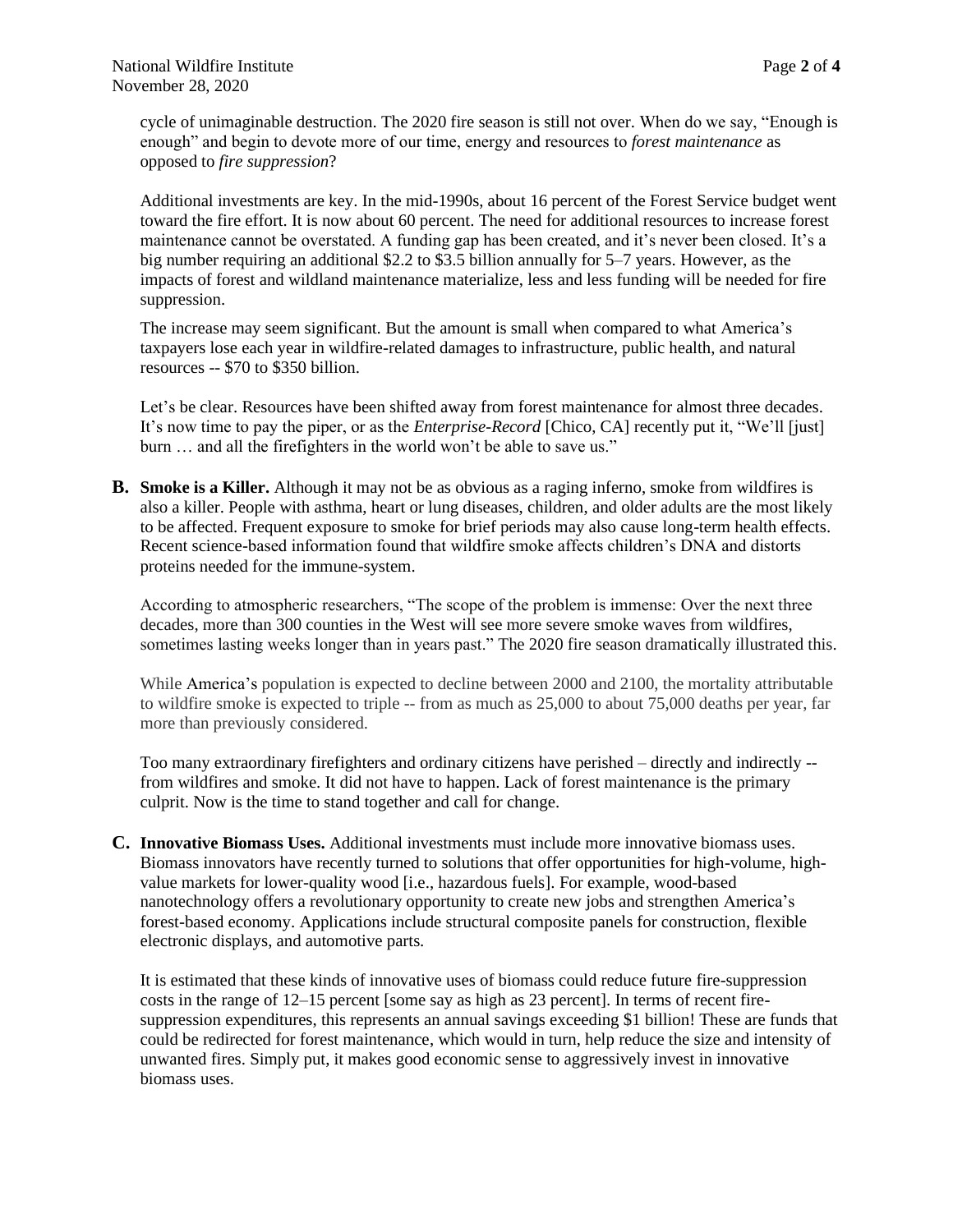**D. The Concept of Managed Fires: Take it Off the Table.** Managed fires are natural [unplanned] ignitions which under suitable weather and soil moisture conditions are let to burn in order to meet desired ecological objectives. This allows fire to play a natural role in restoring the ecosystems by recycling nutrients into the soil and clearing the forest floor of excessive debris. The challenge is to identify the right kind of fire at the right time at the right place. Relying on natural ignitions to instantly create an opportunity for a managed fire in a random location without adequate planning and pre-positioning for resources is like playing a game of Russian Roulette.

Unfortunately, with the clogged-up conditions of our forests and wildlands, hard to predict weather events, and the extremely high level of expertise required to perfectly "herd" a wildfire, a "managed fire" can quickly become an escaped fire. Attempts to direct a wildfire to help restore the forest can often result in grave consequences. Resource benefits are then *lost*, not gained. Firefighters can be needlessly placed in harm's way. And, deaths due to smoke inhalation can result along with significantly increased fire suppression costs that continue to shift more funds away from badly needed traditional forest maintenance.

To be realistic, it will take decades of sustained forest maintenance before the *management* of unplanned ignitions for landscape-scale conservation can become a workable solution. Until then, the careful use of prescribed fire, not managed fire, needs to be the tool in a pragmatic forest maintenance regime. *Prescribed fire* is a great tool that needs much more funding.

- **E. Fire Safe Communities.** In all probability, the 2021 fire season will be as or more destructive than 2020. It is imperative that added resources be made available at all government levels to ensure that communities and structures are "firesafe." With the continued expansion of the "Wildland-Urban Interface", whereby development and fire prone wildland vegetation come face to face, protecting lives and property from wildfires has become a very dangerous and expensive proposition. We know that ["defensible space"](http://www.firewise.org/wildfire-preparedness/be-firewise/home-and-landscape/defensible-space.aspx) (also known as the "home ignition zone") around homes is critical for protection from wildfire, yet less than 2 percent of the 72,000 communities at risk throughout the country have been designated as [Firewise](http://www.firewise.org/about.aspx?sso=0) Communities. At a minimum, an additional \$26 million annually needs to be provided for fire science and technology development [including defensible space protection in the Wildland Urban Interface]. Additional block grants must be provided to concerned communities to help homeowners "fire safe" their property.
- **F. Expanded Use of More Agile Aircraft.** In the "Call to Action" [Item G, that follows], there is a list of "Top 10" actions that the NWI found essential for this fire season and the immediate future. Two of the actions are:
	- Fully utilize smaller, more agile aircraft and helicopters. Less people are needed to effectively operate them, thereby reducing the COVID-19 risk profile.
	- Use larger aircraft more in a support role; their response time is slower.

Expanded use of more agile aircraft is of fundamental importance *to reduce response time by 80 percent* – and thus keep wildfires small. This year, we found that using smaller aircraft for small fires was very effective and about 10 times cheaper than the cost of large aircraft. When fires become too large for the smaller aircraft, large air tankers have an important role. There needs to be a much more balanced approach in the use of aircraft in firefighting tactics. To date, smaller, more agile aircraft have not been fully utilized to their potential. This must change.

**G. A Call to Action.** Conservation leaders recognize that in order to "create healthy, sustainable forests that are more resilient to disturbances, a *Call to Action* is required. We need a well-coordinated